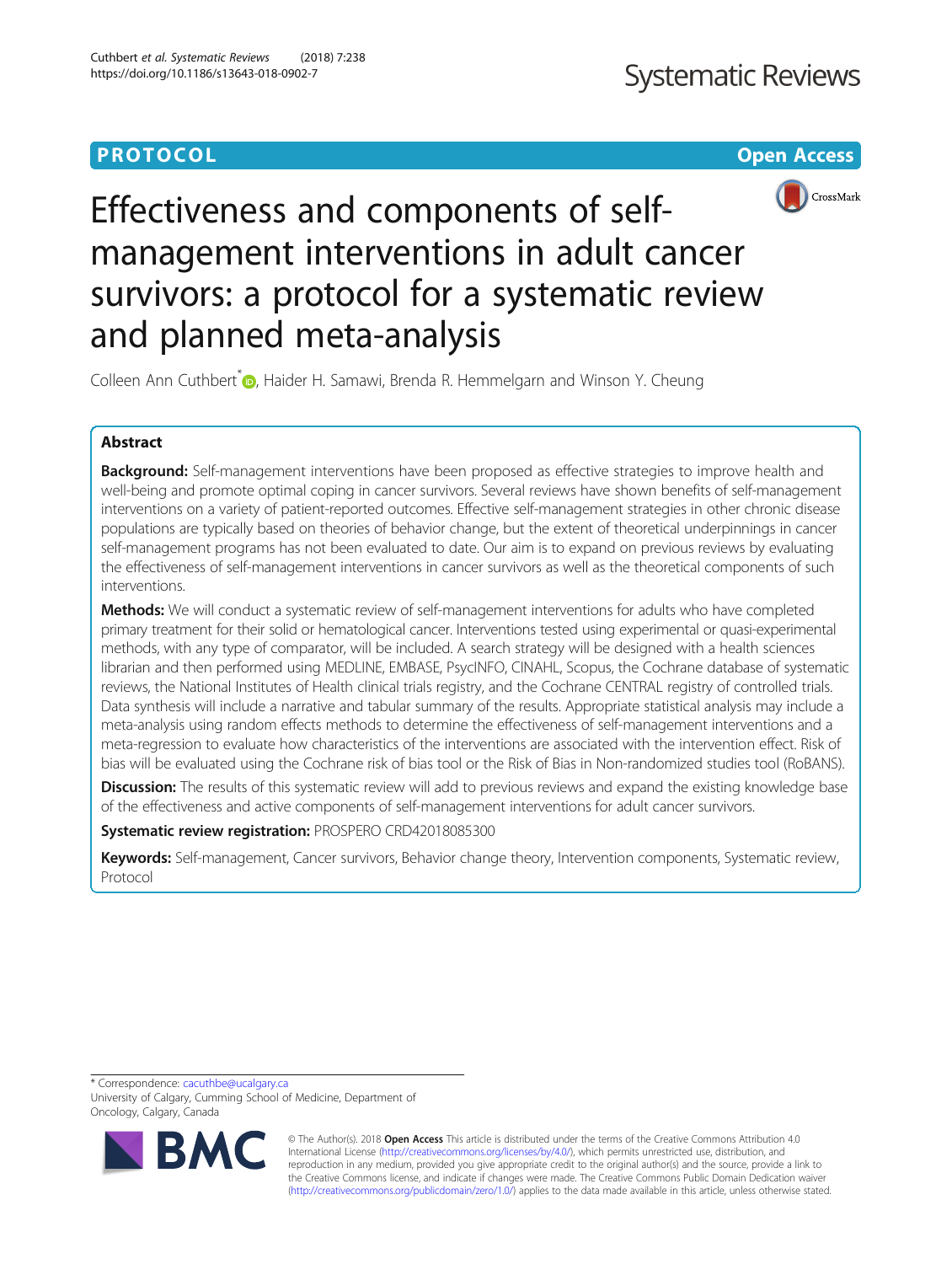# Background

There is a global burden of cancer with 18.1 new cases and 9.6 million deaths from cancer expected worldwide in 2018 [\[1](#page-5-0)]. The number of people living with a diagnosis of cancer is currently estimated to be over 800,000 in Canada [[2](#page-5-0)], 15.5 million in the USA [[3\]](#page-5-0) and 32.6 million worldwide [[4\]](#page-5-0). Due to increased incidence worldwide over the last 15 years [\[1\]](#page-5-0) and improved survival in high resource countries [[1\]](#page-5-0), the number of cancer survivors is expected to grow over the next two decades. Cancer survivors may suffer from a number of long-term physical and psychological health problems as a result of the cancer treatments that they received. Most commonly, these include physical health problems such as chronic fatigue, changes to functional capacity, physical functioning alterations, and body composition changes [\[5](#page-5-0)–[7\]](#page-5-0). Psychological health problems may include fear of recurrence, mood and sleep disturbance, and sexuality concerns [[5](#page-5-0)–[7\]](#page-5-0). Research and advocacy work over the last decade [[5,](#page-5-0) [6\]](#page-5-0) has identified the need for health care systems to develop effective strategies for comprehensive survivorship care aimed to help survivors manage their own health. Self-management has been proposed as one such strategy to be used by patients and health care systems to manage the chronic effects of illness [\[7](#page-5-0), [8\]](#page-5-0).

Several recent reviews of self-management interventions in cancer survivors have been conducted [[7](#page-5-0), [9](#page-5-0)–[12](#page-5-0)] showing mixed results on the effectiveness of self-management on a variety of outcomes. For example, Kim et al. [[9](#page-5-0)] conducted a systematic review and meta-analysis of self-management interventions in cancer survivors and demonstrated a moderate effect for self-management on quality of life, but no effect on psychological outcomes. They concluded that understanding the components of interventions might lead to more meaningful conclusions about the efficacy of self-management in cancer survivors. Similarly, Boland et al.'s [\[12](#page-5-0)] review of six self-management interventions in cancer survivors highlighted the need for more standardized definitions of self-managements and the core components contained therein in order to make a determination of their effectiveness. In addition, in Kim et al.'s [\[10](#page-5-0)] systematic review of Internet-based self-management interventions, the authors evaluated whether theories of behavior change were used in self-management interventions, but the specific components of these theories were not detailed nor was a proposed mechanistic link between theory and successful self-management interventions outlined. Finally, a recent thorough examination of the self-management literature in cancer survivors was conducted by Macmillan Cancer Support [[13](#page-5-0)] to produce a policy document. In their summary of findings, it is highlighted that key components of self-management programs should include theoretical foundations. Our goal is to extend previous reviews by including an evaluation of

the theoretical basis and specific components of self-management interventions. A thorough evaluation of the theoretical components of self-management interventions for cancer survivors has not been conducted to date. This work is important as it starts to identify the important elements to self-management interventions, addressing not only if they are beneficial, but also what specific components are responsible for the beneficial effects. Thus, the goal of this systematic review is to examine the theories, intervention content, and effectiveness of self-management interventions in adult cancer survivors.

#### **Objectives**

The specific objectives of the review are as follows:

- 1. To assess the effectiveness of self-management interventions in adult cancer survivors on physical or psychological health outcomes
- 2. To determine the use/incorporation of behavior change theories and behavior change strategies in self-management interventions for cancer survivors
- 3. To determine the components of self-management interventions and their effects on physical or psychological health outcomes in adult cancer survivors

## Methods

#### Study design

We will conduct a systematic review and planned metaanalysis and possible meta-regression (based on homogeneity of intervention components and outcomes) following the methodology outlined by the Cochrane Handbook of Systematic Reviews [[14\]](#page-5-0). The protocol outlined here follows the Preferred Reporting Items for Systematic review and Meta-analysis Protocols (PRISMA-P) guideline [[15\]](#page-5-0). The PRISMA-P checklist is included in Additional file [1](#page-5-0). This protocol is also registered with PROSPERO (registration # CRD42018085300).

# Conceptual framework

# Self-management

For this systematic review, the relevant research and theoretical literature  $[7, 16-19]$  $[7, 16-19]$  $[7, 16-19]$  $[7, 16-19]$  $[7, 16-19]$  $[7, 16-19]$  were examined to form a conceptual definition of self-management. The terms self-management and self-care have been used interchangeably in the literature. We chose self-management for this review as it is increasingly recognized that this concept includes a broader conceptualization of the processes, tasks, and outcomes of self-management compared to self-care [\[7](#page-5-0), [19\]](#page-6-0).

Fundamentally, the aim of self-management is to enable and empower patients to achieve optimal health in the context of living with a chronic illness. At the core of self-management is the active participation of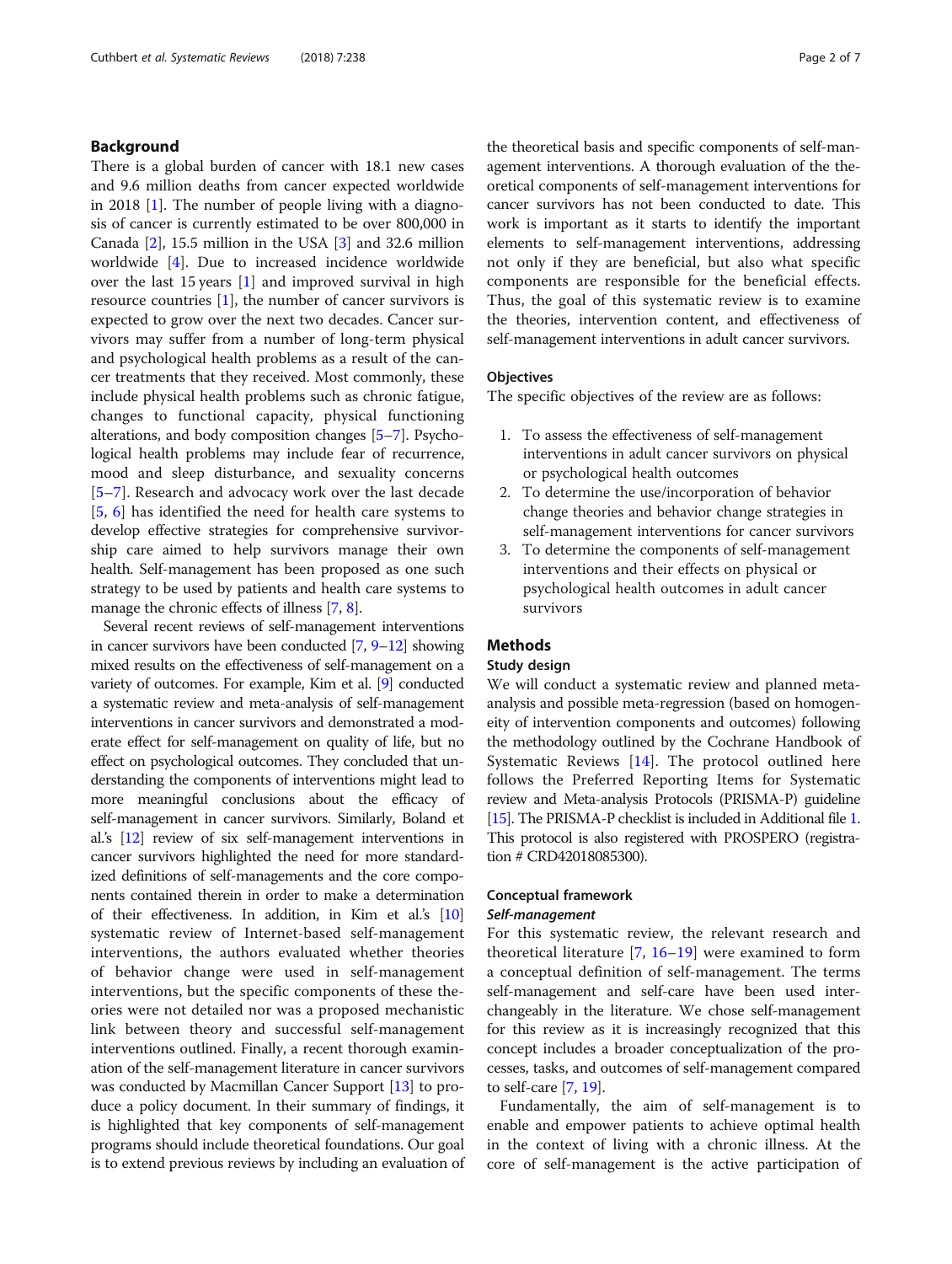patients in their own care, the ability to self-monitor and problem solve, and shared decision-making with health care providers [[7,](#page-5-0) [16\]](#page-5-0). Lorig et al. [\[16\]](#page-5-0) outline three tasks that form the core of self-management programs including medical management, role management, and emotional management. In addition, it is recognized that effective self-management programs or interventions should incorporate aspects of both patient education to increase knowledge of their disease, the health care system and resources available to them, and to include theoretically based problem solving and decision-making skills training [[7,](#page-5-0) [16,](#page-5-0) [18](#page-5-0)]. For the purposes of this review, our operational definition of self-management is as follows. We considered self-management interventions as those designed to increase patient knowledge about their disease (medical management) and to promote positive coping and adaptation skills (emotional and role management).

#### Cancer survivor

Although the term cancer survivor can be controversial, the most widely adopted definition as outlined by the National Cancer Institute is "an individual is considered a cancer survivor from the time of diagnosis throughout the balance of his or her life" (NIH/NCI) [[20\]](#page-6-0). This broad definition includes the entire cancer trajectory, which encompasses a variety of unique stages, each with differing health concerns and patient needs. Briefly, the phases of cancer survivorship have been described as follows [[21\]](#page-6-0). From the point of diagnosis to the end of primary treatment is the beginning phase of the survivorship trajectory, this phase may be followed by the post-treatment period, and then long-term disease-free survivorship. Some survivors will require ongoing treatment for recurrent or metastatic disease and eventually enter the end of life phase of survivorship. The phase of the cancer trajectory that includes the post-treatment period, sometimes referred to as the re-entry phase [\[22](#page-6-0)], is the focus of this review. Thus, our operational definition of survivorship is that a survivor is a patient who has completed primary treatment for their cancer. This phase of cancer survivorship may be considered unique for a number of reasons. After primary treatment is complete, follow-up care may be transitioned from the oncology specialist to other health care providers who may be lacking in cancer-specific expertise [[4,](#page-5-0) [5](#page-5-0)]. The side effects from cancer treatments will become chronic (versus acute) and require different management strategies [\[4](#page-5-0)]. Psychological and social adjustments need to shift to include acceptance of chronic effects of treatment, changes to physical abilities, relationships and work productivity, managing fear of recurrence, finding resources, and navigating the health care system [\[6](#page-5-0), [7](#page-5-0)]. Management of non-cancerous comorbid medical conditions will need to occur in the context of cancer

survivorship. In addition, the re-entry phase represents a critical time for promoting healthy behaviors, positive coping strategies and positive management strategies, to enable survivors to realize long-term health. Thus, selfmanagement needs for those in the re-entry phase of cancer survivorship are unique and the potential benefits of interventions focused on this phase should be evaluated exclusive of interventions targeted to other stages along the cancer trajectory.

#### Behavior change theory

It is increasingly recognized that health behavior change strategies (such as self-management) based on theory are more effective than those lacking a theoretical basis [[23,](#page-6-0) [24](#page-6-0)]. Bandura argued that, fundamentally, all behavior change theories include the concepts of perceived self-efficacy, self-regulatory skills, knowledge of health and the benefits of health behaviors, outcome expectations, health goals, and perceived barriers and facilitators to change [[24](#page-6-0)]. Effective self-management programs or interventions for a variety of chronic health conditions have included many of the core concepts of behavior change including self-efficacy, self-regulatory skills, tailoring, and diseasespecific education  $[16, 17, 25]$  $[16, 17, 25]$  $[16, 17, 25]$  $[16, 17, 25]$  $[16, 17, 25]$  $[16, 17, 25]$ . Cancer is increasingly viewed as a chronic disease [[5](#page-5-0)] with growing interest in self-management interventions for cancer survivors [[7](#page-5-0), [9](#page-5-0)]. Thus, self-management programs for cancer survivors should be designed with similar theoretical underpinnings as established chronic disease self-management programs.

#### Eligibility criteria

Inclusion and exclusion criteria have been formulated using the population, interventions, comparators, outcomes, and design (PICODs) criteria as follows:

Population: Patients diagnosed as an adult (at age 19 or older) with a solid or hematological malignancy who have completed primary treatment for their cancer. Interventions: Self-management interventions or programs (as defined in the study) delivered in outpatient, inpatient, or community settings.

Comparison group: No treatment control groups (participants receive no treatment whatsoever) [[26\]](#page-6-0), wait-list (participants eventually receive the intervention or treatment) [\[26\]](#page-6-0), attention control groups (participants receive some other attention such as education that is different from the intervention being tested) [[26](#page-6-0)], or standard care control groups (participants receive usual care) [[26](#page-6-0)].

Outcomes: Based on our conceptual definition of self-management and the study objectives, we will consider the following three categories of outcomes: patient-reported outcomes (e.g., measures of physical and psychological health, quality of life, self-efficacy,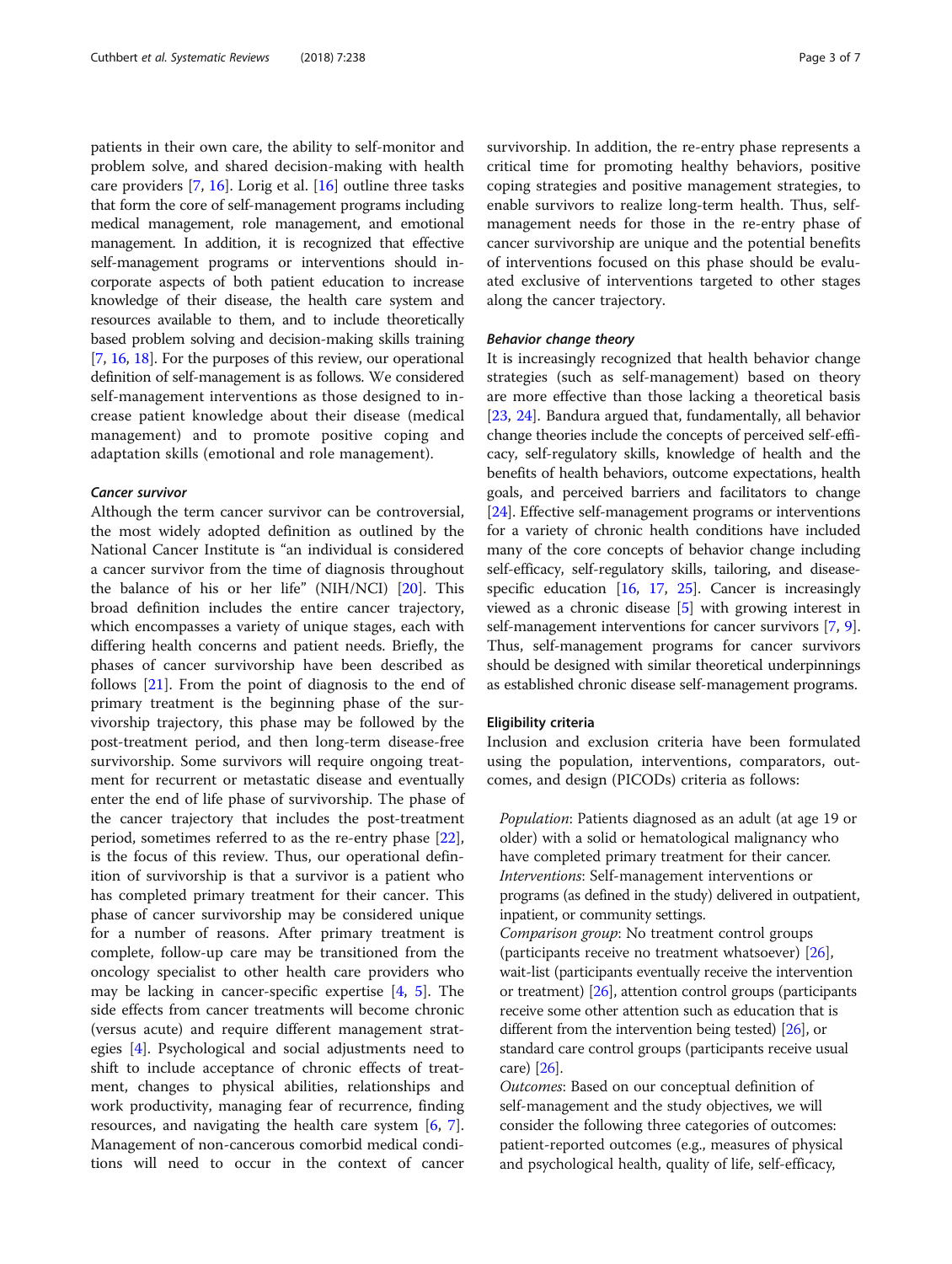symptom management, health behavior change), health care outcomes (e.g., health care utilization), or clinical outcomes (e.g., changes to anthropomorphic or fitness measures).

Design: Experimental studies, defined as randomized controlled trials or quasi-experimental (e.g., non-randomized pre-test/post-test) [\[26](#page-6-0)].

Other eligibility/exclusion: Studies published in peer-reviewed journals, peer-reviewed abstracts or conference proceedings, or peer-reviewed theses will be included, and no date restriction will be imposed. Only studies published in English will be included. Excluded will be studies with pediatric cancer populations (those diagnosed under the age of 19) [[27](#page-6-0)], interventions comprised of passive educational materials, studies where no outcomes are collected, and reviews of self- management interventions. Grey literature publications that have not undergone peer review (e.g., policy documents, commercial documents) will not be included. Qualitative studies will not be included.

#### Information sources and search strategy

An experienced health sciences librarian was consulted to develop the search strategy for this systematic review. A search will be performed using the online databases MEDLINE (Ovid), EMBASE, PsychINFO, CINAHL(EbscoHOST), the Cochrane database of systematic reviews, and Scopus (using a cited reference search based on core articles). The grey literature search will include the Cochrane Central Register for Controlled Trials, the National Institutes of Health clinical trials registry, and the WHO International Clinical Trials Registry Platform. In addition, conference abstracts will be read to identify any potential studies. The grey literature will help to identify any studies not identified through other search strategies. However, only those studies identified from the grey literature search that have also been peer-reviewed will be included. The search will be developed using medical subject headings (MeSH), keywords, title words, or abstract words related to self-management, self-care, cancer survivor, cancer patient, controlled trials, or experimental studies. A draft of the MEDLINE search strategy is outlined in Additional file [2.](#page-5-0) After the MEDLINE search strategy is completed, a random sample of 50 titles and abstracts will be evaluated to ensure previously identified self-management studies are captured. The search strategy will then be refined as needed, and the final search strategy will be used as a template for the other databases. After the database searches are complete, handsearching the reference sections from any identified studies will be reviewed using backward citation searching to identify any additional studies. Systematic reviews of self-management interventions will be read to identify additional studies.

# Study records

#### Data management

The searched results will be managed using Endnote reference management software (version X7).

#### Selection process

Using Endnote, search results will be merged and duplicates removed. Duplicates will be first identified in Endnote using the find duplicates function. All duplicates will be reviewed and any duplicate of a study with the same author and year will be removed. Any study that has the same author and title but different dates (indicating a potential study update, or pilot data) will be retained for further review. We will use a two-step process for the selection of articles yielded from our search to be included in the systematic review. Primary screening will be conducted independently by two reviewers (CC and HS) and will include screening of titles and abstracts against the inclusion criteria (see primary screening tool Additional file [3](#page-5-0)). Any article where the reviewers are unclear based on title or because there is no abstract will be retained. Reviewer agreement for primary screening will be measured using Cohen's kappa, and agreement greater than 0.75 [[14](#page-5-0)] will be considered excellent agreement. Agreement level below this cut-point will trigger a re-evaluation of the primary screening tool. Secondary screening will be conducted independently by the same two reviewers to evaluate full-text articles against the inclusion criteria (see secondary screening tool Additional file [4\)](#page-5-0). The reviewers will not be blinded to the authors, institutions, or journal of publication. Disagreements between reviewers will be resolved through discussion or third-party reviewer, if consensus can not be reached. All reasons for exclusion of a study will be recorded.

# Data collection process

# Data abstraction

A standardized data abstraction form will be used for each study and will be completed independently by two reviewers (CC and HS). Information to be abstracted from the studies will include study characteristics (study design, study population, methods, data analysis, and results). The theoretical basis for studies and self-management intervention components will be abstracted using a standardized form that was compiled following the Template for Intervention Description and Replication (TIDier) checklist [[28](#page-6-0)] and based on similar systematic reviews [\[29,](#page-6-0) [30](#page-6-0)] and the self-management literature [\[7,](#page-5-0) [16](#page-5-0), [24](#page-6-0), [25](#page-6-0)]. Items will broadly include (1) whether theoretical basis for intervention is explained, (2) duration and intensity of the intervention, (3) was the intervention tailored to a specific group, (3) how was the interventionist trained, (4) what educational content was included, (5)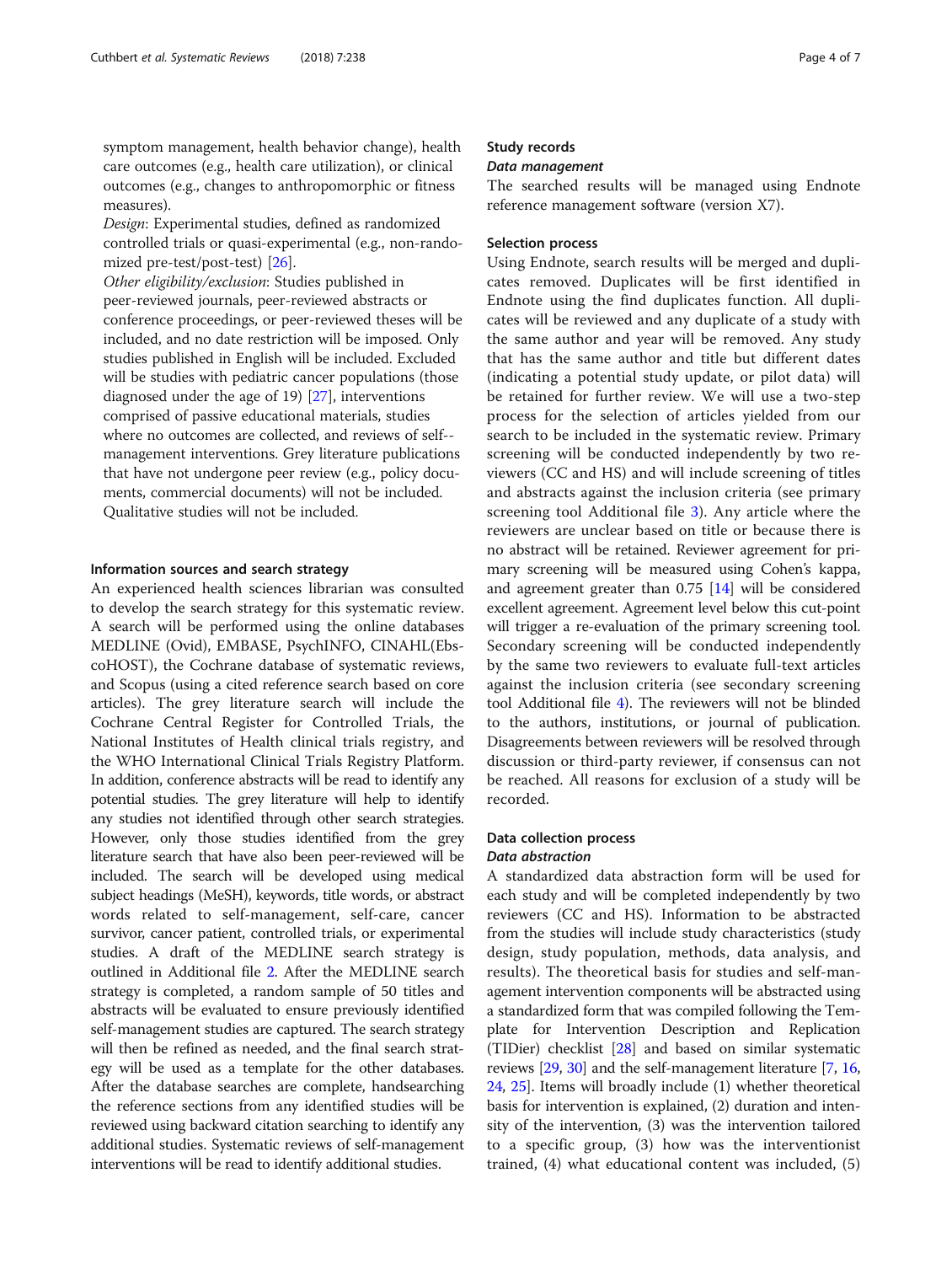what behavioral change skills were taught, (6) what illness adjustment skills were taught, and (7) was the intervention structured to support behavior change. The data abstraction form is outlined in detail in Additional file [5](#page-5-0). Outcomes to be abstracted will broadly fall into patient-reported outcomes, clinical outcomes, or health care outcomes. Outcome definitions may be further refined during the review process based on outcomes in the included studies. We will attempt to contact study authors to obtain missing or incomplete information related to intervention components or outcome data. The data abstraction form will be pilot tested on 10% of the studies by each reviewer to ensure agreement. To evaluate the possibility of risk of bias in the studies, we will use the Cochrane Collaboration Risk of Bias tool [\[14\]](#page-5-0) for randomized studies. For non-randomized studies, such as pre-test/post-test designs, the Risk of Bias of Non-randomized studies (RoBANs) [\[31\]](#page-6-0) will be used to determine the risk of bias. Two reviewers (CC and HS) will complete the bias assessment independently. Any disagreement will be resolved through consultation with the third and fourth authors (BH and WC). Domains evaluated for randomized studies according to the Cochrane risk of bias tool will include selection bias, performance bias, detection bias, attrition bias, and reporting bias. For non-randomized studies, the risk of bias domains include the selection of participants, confounding variables, the measurement of exposure, the blinding of the outcome assessments, incomplete outcome data, and selective outcome reporting. Each domain will be rated independently by each reviewer as having high, low, or unclear risk of bias.

#### Assessing the quality of the evidence

We will use the Grading of Recommendations Assessment, Development and Evaluation (GRADE) framework to evaluate the overall quality of the body of the evidence [[32](#page-6-0)] from this review. Each outcome will be evaluated and assigned a rating of either high, moderate, low, or very low quality of evidence. Two reviewers (CC, HS) will independently determine the rating for the quality of evidence according to criteria outlined by the GRADE working group [\[32](#page-6-0)]. Any disagreement of the rating will be resolved by including a third reviewer (WC).

## Data synthesis

The process for selection of studies included in the review will be represented in a PRISMA flow diagram [[15](#page-5-0)]. The data will be synthesized and presented in narrative and table format. Study characteristics, intervention details, and risk of bias assessment will be presented in table format. The table format will follow similar structure and content of the data abstraction forms, and where possible, the magnitude of effect on measured outcomes will be included. Details of the self-management theories and components will be synthesized in a table. Study outcomes will be presented in narrative and table form and grouped according to patient reported, health care, or clinical outcomes.

#### Data analysis

We expect heterogeneity of intervention components and outcomes, which may not yield sufficient data for statistical analysis across all measures or endpoints. Clinical and statistical heterogeneity will be assessed by the review team. We will conduct a meta-analysis only if at least ten studies are sufficiently homogeneous in terms of participants, interventions, and outcomes as outlined by the Cochrane collaboration  $[14]$  $[14]$ . If there is a sufficient number of studies and adequate homogeneity of specific outcomes, a meta-analysis will be performed on these outcomes to determine the direction and size of the pooled treatment effect of self-management interventions. To determine our measurement of treatment effect, we will assess the type of data reported. We anticipate that effects sizes or mean differences will be reported for most outcome variables. For continuous data, we will calculate standard mean difference, and for dichotomous outcomes, we will calculate risk ratio. We do not anticipate time to event data or ordinal data for self-management interventions. We will include a summary table of the intervention effect estimate, the  $p$ value and confidence interval for the studies included in the meta-analysis. Consultation with a statistician will occur in order to determine if appropriate statistical methods were used to estimate effects in cluster randomized trials and also to correct for the level of analysis if required. In addition, for trials with multiple interventions or treatment groups, we will only include comparisons between the self-management intervention and usual care (i.e., no treatment control group as self-management is not a standard of care).

Meta-analysis will be performed using RevMan [[14](#page-5-0)] with a random effects model as this is recommended for quantitative data synthesis of studies with heterogeneity [[14\]](#page-5-0). A forest plot will be used to present the summary of findings from the meta-analysis. A subgroup analysis, or meta-regression, will be performed if ten or more studies are included in the meta-analysis [\[14\]](#page-5-0). Meta-regression will be used to determine how the characteristics of the intervention (behavior change theory, behavior change skills, disease-specific educational content, behavior change support, illness adjustment skills, or intervention length or intensity) are associated with the intervention effect. The  $Q$  statistic and  $I$  statistic will be respectively used to describe the presence and degree of heterogeneity [[14](#page-5-0)]. A funnel plot and the Begg's and Egger's tests will be used to examine the presence of publication bias [[14](#page-5-0)].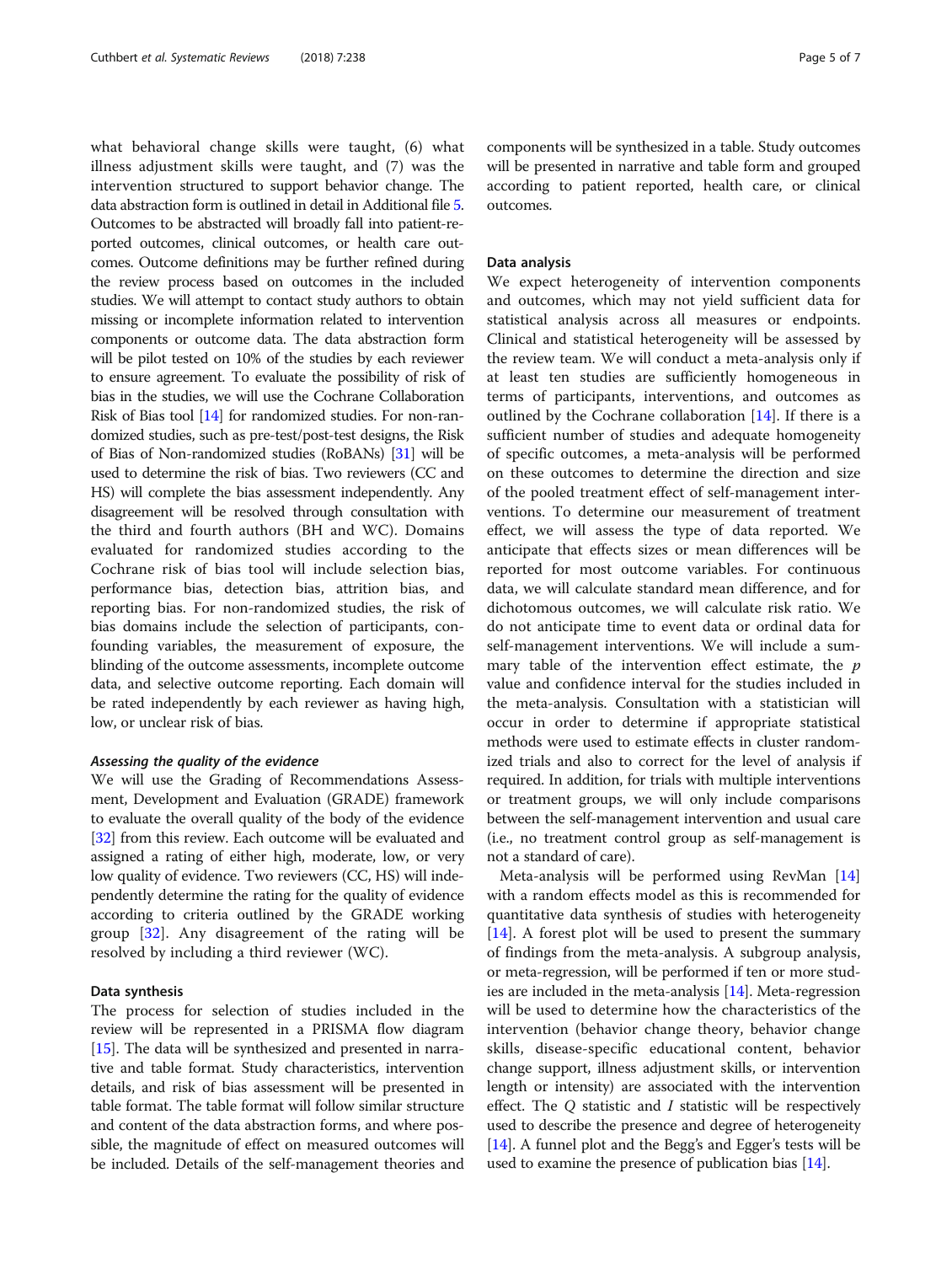# <span id="page-5-0"></span>**Discussion**

This systematic review will build on previous reviews on self-management interventions in adult cancer survivors. Our aim for this systematic review is to summarize the existing evidence in this area and to deconstruct the component parts, or "active ingredients", of selfmanagement interventions. With cancer care systems striving toward providing more comprehensive survivorship care, self-management has the potential to be an important strategy to meet this goal. However, to date, self-management interventions have been heterogeneous in their design and targeted outcomes. This systematic review may provide a more detailed understanding of how to design self-management interventions to realize the most benefit for cancer survivors. The findings from this review may inform future research on theoretical considerations and outcome measures when designing tailored self-management interventions for cancer survivors. In addition, this review may provide information to help design self-management programs offered to cancer survivors through cancer care systems. This review may be limited to a narrative synthesis of the evidence rather than a statistical analysis. We believe that despite this potential limitation, the review will still fill an important knowledge gap regarding self-management interventions in cancer survivors.

# Additional files

[Additional file 1:](https://doi.org/10.1186/s13643-018-0902-7) PRISMA-P checklist as required for submission. (DOCX 20 kb)

[Additional file 2:](https://doi.org/10.1186/s13643-018-0902-7) Draft search strategy for MEDLINE. (DOCX 12 kb) [Additional file 3:](https://doi.org/10.1186/s13643-018-0902-7) Primary screening tool for titles and abstracts. (DOCX 14 kb)

[Additional file 4:](https://doi.org/10.1186/s13643-018-0902-7) Secondary screening tool for full text articles. (DOCX 14 kb)

[Additional file 5:](https://doi.org/10.1186/s13643-018-0902-7) Data abstraction tool. (DOCX 14 kb)

#### Abbreviations

PICODs: Patient, intervention, comparison, outcomes, design; PRISMA-P: Preferred Reporting Items for Systematic review and Meta-analysis Protocols; RoBANS: Risk of Bias in Non-randomized studies tool; TIDier: Template for Intervention Description and Replication

#### Funding

There are no sources of funding for this research.

#### Availability of data and materials

All data can be obtained by contacting the corresponding author.

#### Authors' contributions

CC, WC, and BH framed the research questions and developed the study design and search strategy. All authors reviewed and approved the final manuscript.

Ethics approval and consent to participate Not applicable

## Consent for publication

Not applicable

#### Competing interests

The authors declare that they have no competing interest.

### Publisher's Note

Springer Nature remains neutral with regard to jurisdictional claims in published maps and institutional affiliations.

# Received: 17 January 2018 Accepted: 2 December 2018

#### References

- 1. Bray R, Ferlay J, Soerjomataram I, Siegel RL, Toerre LA, Jemal A. CA Cancer J Clin 2018; 0: 1–31. [https://doi.org/10.3322/caac.21492.](https://doi.org/10.3322/caac.21492)
- 2. Canadian Cancer Society/Statistics Canada. Canadian Cancer Statistics 2016 [www.cancer.ca](http://www.cancer.ca). Accessed 10 Sept 2017.
- 3. National Institutes of Health/National Cancer Institute. Division of Cancer Control and Population Science, Statistics. [www.cancercontrol.cancer.gov.](http://www.cancercontrol.cancer.gov) Accessed 10 Sept 2017.
- 4. Stewart BW, Wild CP (eds). World cancer report 2014. International Agency for Research on Cancer/World Health Organization. [www.publications.iarc](http://www.publications.iarc). Accessed Sept 29, 2018.
- 5. Institute of Medicine. From cancer patient to cancer survivor: Lost in transition. [https://www.nap.edu/catalog/11468/from-cancer-patient-to](https://www.nap.edu/catalog/11468/from-cancer-patient-to-cancer-survivor-lostin-transition)[cancer-survivor-lostin-transition.](https://www.nap.edu/catalog/11468/from-cancer-patient-to-cancer-survivor-lostin-transition) Accessed 10 Sept 2017.
- 6. Fenlon DR, Khambhaita P, Hunter MS. Helping patients to help themselves after breast cancer treatment. Clin Oncol. 2015;27:640–6. [https://doi.org/10.](https://doi.org/10.1016/jclon.2015.05.002) [1016/jclon.2015.05.002.](https://doi.org/10.1016/jclon.2015.05.002)
- 7. McCorkle R, Ercolano E, Lazenby M, Schulman-Green D, Schilling LS, Lorig K, Wagner EH. Self-management: enabling and empowering patients living with cancer as a chronic illness. CA Cancer J Clin. 2011;61:50–62. [https://doi.](https://doi.org/10.3322/caac.20093) [org/10.3322/caac.20093.](https://doi.org/10.3322/caac.20093)
- 8. Demain S, Boger E, Latter S, Hankins M, Kennedy A, Foster C, Jones F, Keller I. What are the outcomes of self-management that matter to stakeholders? Study protocol for the self-management VOICED project. Working papers in the health sciences 2014;1–7. [www.southhampton.ac.uk.](http://www.southhampton.ac.uk) Accessed 15 Oct 2017.
- 9. Kim SH, Kim K, Mayer DK. Self-management intervention for adult cancer survivors after treatment: a systematic review and meta-analysis. Oncol Nurs Forum. 2017;44(6):719–28. <https://doi.org/10.1188/17.ONF.719-728>.
- 10. Kim AE, Park H-A. Web-based self-management support interventions for cancer survivors: a systematic review and meta-analysis. Stud Health Technol Inform. 2015;216:142–7. <https://doi.org/10.3233/978-1-61499-564-7-142>.
- 11. Hammer MJ, Ercolano EA, Wright F, Dickson VV, Chyun D, Melkus GD. Selfmanagement for adult patient with cancers. An integrative review. Cancer Nurs. 2015;38(2):E10–26. <https://doi.org/10.1097/NCC.0000000000000122>.
- 12. Boland L, Bennett K, Connolly D. Self-management interventions for cancer survivors: a systematic review. Support Care Cancer. 2018;25(5):1585–95. <https://doi.org/10.1007/s00520-017-3999-7>.
- 13. Davies NJ, Batehup L. Self-management support for cancer survivors: guidance for developing interventions An update of the evidence. National Cancer Survivorship Initiative Supported Self-Management Workstream. Macmillan Cancer Support, 2010. [http://www.trustedwriter.com/documents/](http://www.trustedwriter.com/documents/Guidance-for-Developing-Cancer-Specific-Self-Management-Programmes.pdf) [Guidance-for-Developing-Cancer-Specific-Self-Management-Programmes.pdf.](http://www.trustedwriter.com/documents/Guidance-for-Developing-Cancer-Specific-Self-Management-Programmes.pdf) Accessed 29 Sept 2018.
- 14. Higgins JPT, Green S (editors). Cochrane handbook for systematic reviews of interventions Version 5.1.0 (updated March 2011). The Cochrane Collaboration, 2011. [www.handbook.cochrane.org.](http://www.handbook.cochrane.org) Accessed 10 Sept 2017.
- 15. Shamseer L, Mohe D, Clarke M, Ghersi D, Liberati A, Petticrew M, Shekelle P, Steward LA. Preferred reporting items for systematic reviews and metaanalysis protocols (PRISMA-P) 2015: elaboration and explanation. BMJ. 349: 7647. [https://doi.org/10.1136/bmj.g7647.](https://doi.org/10.1136/bmj.g7647)
- 16. Lorig K, R, Holman HR. Self-management education: history, definition outcomes and mechanisms. Ann Behav Med. 2003;26(1):1–7.
- 17. Chodosh J, Morton SC, Mojica W, Maglione M, Suttorp M, Hilton L, Rhodes S, Shekel P. (2005). Meta-analysis: chronic disease self-management programs for older adults. Ann Intern Med 2005; 143: 427–439.
- 18. Adams K, Brezner AC, Corrigan JM. (eds). Committee on the Crossing the Quality Chasm: next steps toward a new health care system. 2004. [https://](https://www.nap.edu/catalog/10027/crossing-the-quality-chasm-a-new-healthsystem-for-the) [www.nap.edu/catalog/10027/crossing-the-quality-chasm-a-new](https://www.nap.edu/catalog/10027/crossing-the-quality-chasm-a-new-healthsystem-for-the)[healthsystem-for-the](https://www.nap.edu/catalog/10027/crossing-the-quality-chasm-a-new-healthsystem-for-the). Accessed 10 Sept 2017.